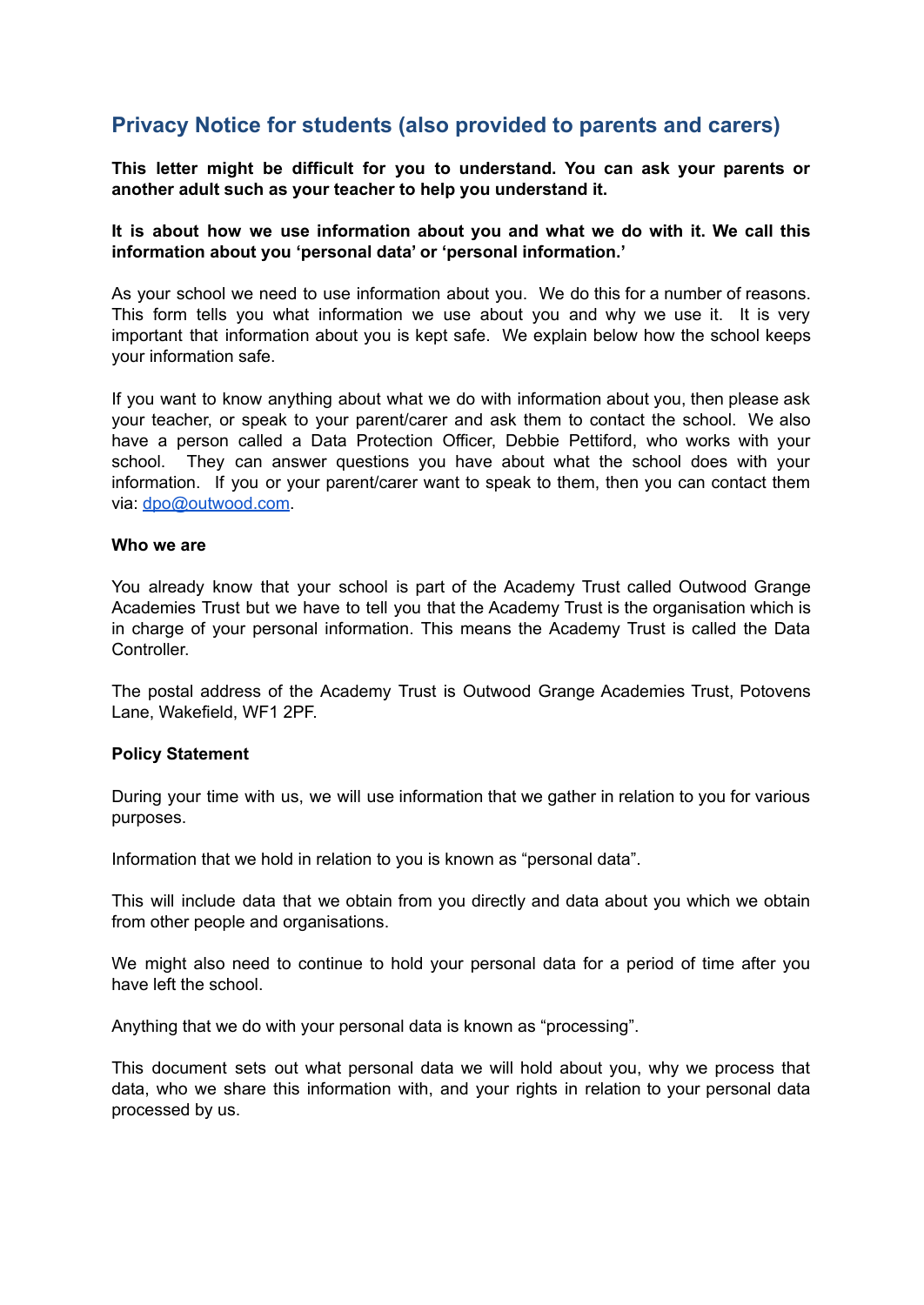## **What information do we use about you?**

| <b>Name</b>                            | Telephone and email<br>$\bullet$<br>contact details | Date of Birth<br>$\bullet$                          |
|----------------------------------------|-----------------------------------------------------|-----------------------------------------------------|
| <b>Address</b>                         | Assessment information                              | Details of previous/<br>$\bullet$<br>future schools |
| Unique pupil number                    | Behaviour information<br>$\bullet$                  | Language(s) you speak<br>$\bullet$                  |
| Eligibility for free school<br>meals   | Attendance information<br>$\bullet$                 | <b>CCTV</b> images<br>$\bullet$                     |
| Where you go after you<br>leave school | Photographs<br>$\bullet$                            |                                                     |

We also collect, hold, share and otherwise use some information about you which is called "special category personal data" and we will take extra care to make sure that this is kept safe:

| Racial or ethnic origin       | Religious beliefs             | Special education<br>$\bullet$<br>needs and disability<br>information |
|-------------------------------|-------------------------------|-----------------------------------------------------------------------|
| Medical/health<br>information | Genetic and biometric<br>data | Information relating to<br>keeping you safe                           |
| Sexual life                   | Sexual orientation            | Dietary requirements                                                  |

# **Where do we get this information from?**

We will obtain an amount of your personal data from:

- You;
- Your parents/carers
- Teachers and other staff;
- People from other organisations, like doctors or the local authority, for example.

In addition, information is passed to us as part of the transfer of information from your previous school or education setting. This includes information relevant to providing appropriate education and/or safeguarding for you when you start school. This information is normally transferred in hard and/or soft copies in the term prior to you starting at the school.

# **How do we use this information?**

We use this information for lots of reasons, including:

● To make sure that we give you a good education and to support you during your time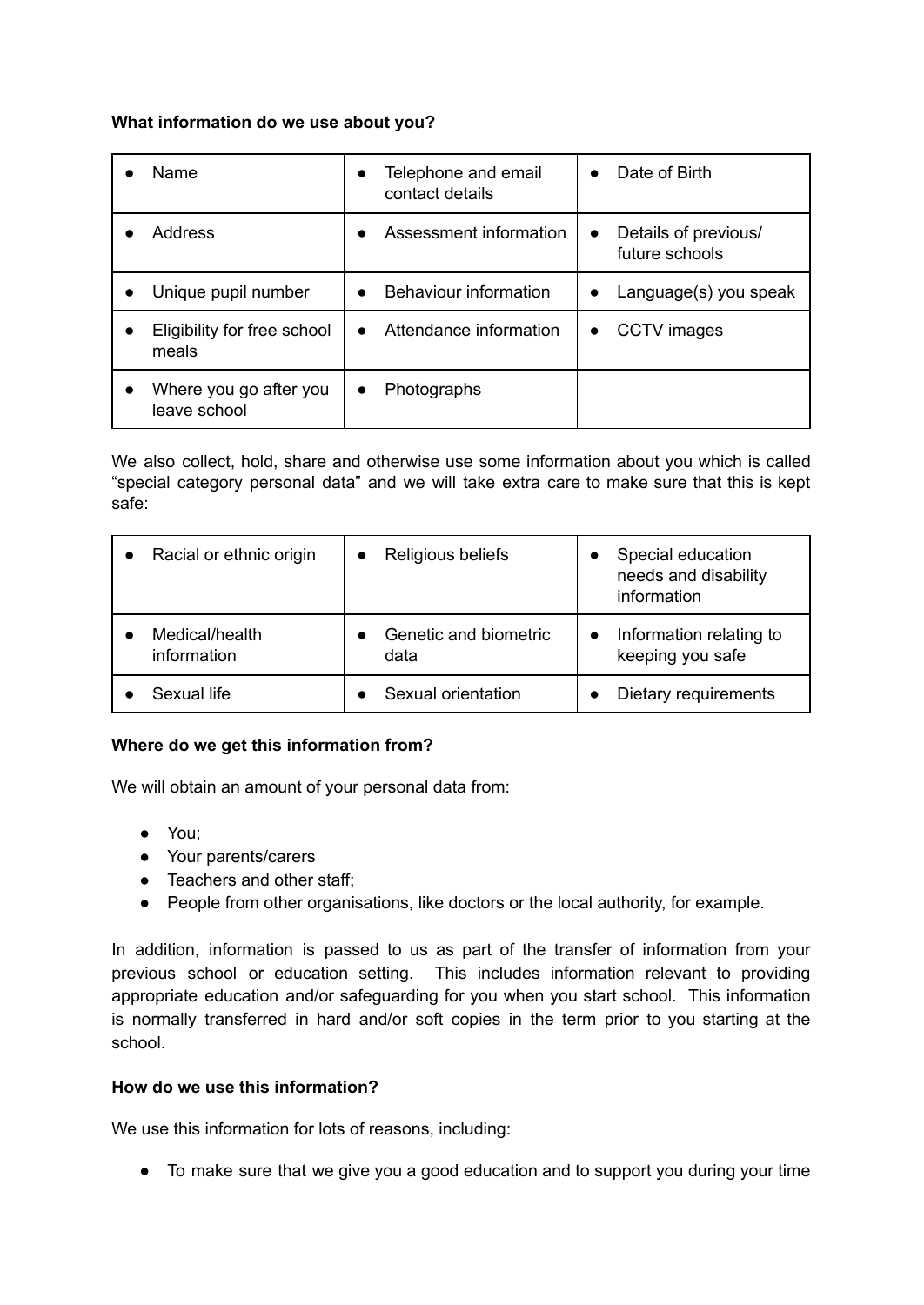at our school;

- To monitor and report on your progress;
- To make sure that we are able to address and support any educational, health or social needs you may have;
- To make sure everyone is treated equally and fairly;
- To keep you and everyone at the school safe and secure;
- To deal with any emergencies involving you:
- To celebrate your achievements;
- To provide reports and additional information to your parents/carers;
- To assess the quality of our services
- To comply with the law regarding sharing personal data

For students enrolling for post 14 qualifications, the Learning Records Service will give us the unique learner number (ULN) and may also give us details about your learning or qualifications.

#### **Why do we use your personal data?**

Some of these things we have to do by law. Other things we do because we need to so that we can run the school. The General Data Protection Regulations (GDPR) provide a framework of Articles about the use of personal data. These Articles are referred to as the legal basis we hold for processing your personal data. We have included a cross reference to the relevant Articles in the information below. We will process your personal data for the following reasons:

- We are under a legal obligation to collect the information or the information is necessary for us to meet legal requirements imposed upon us such as our duty to safeguard pupils (Article 6 c).
- Where processing is necessary to protect the safety of you or another person (Article 6(d));
- It is necessary for us to hold and use your information for the purposes of our functions in providing schooling and so we can look after our students. This is a function which is in the public interest because everybody needs to have an education. This means we have real and proper reasons to use your information (Article 6 e).
- We will not usually need your permission to use your information. However, if at any time it appears to us that we would like to use your personal data in a way which means that we would need your permission then we will explain to you what we want to do and ask you for permission. This is most likely to be because we are involved in activities which are not really part of our job as a school but we are involved because we think it would benefit you. If you give your permission, you may change your mind at any time. If we think that you will not understand what we are asking then we will ask your parent or carer instead. Usually, we will involve your parents even if you can make your own decision (Article 6 a)

When we collect personal information on our forms, we will make it clear whether there is a legal requirement for you / your parents to provide it or whether there is a legal requirement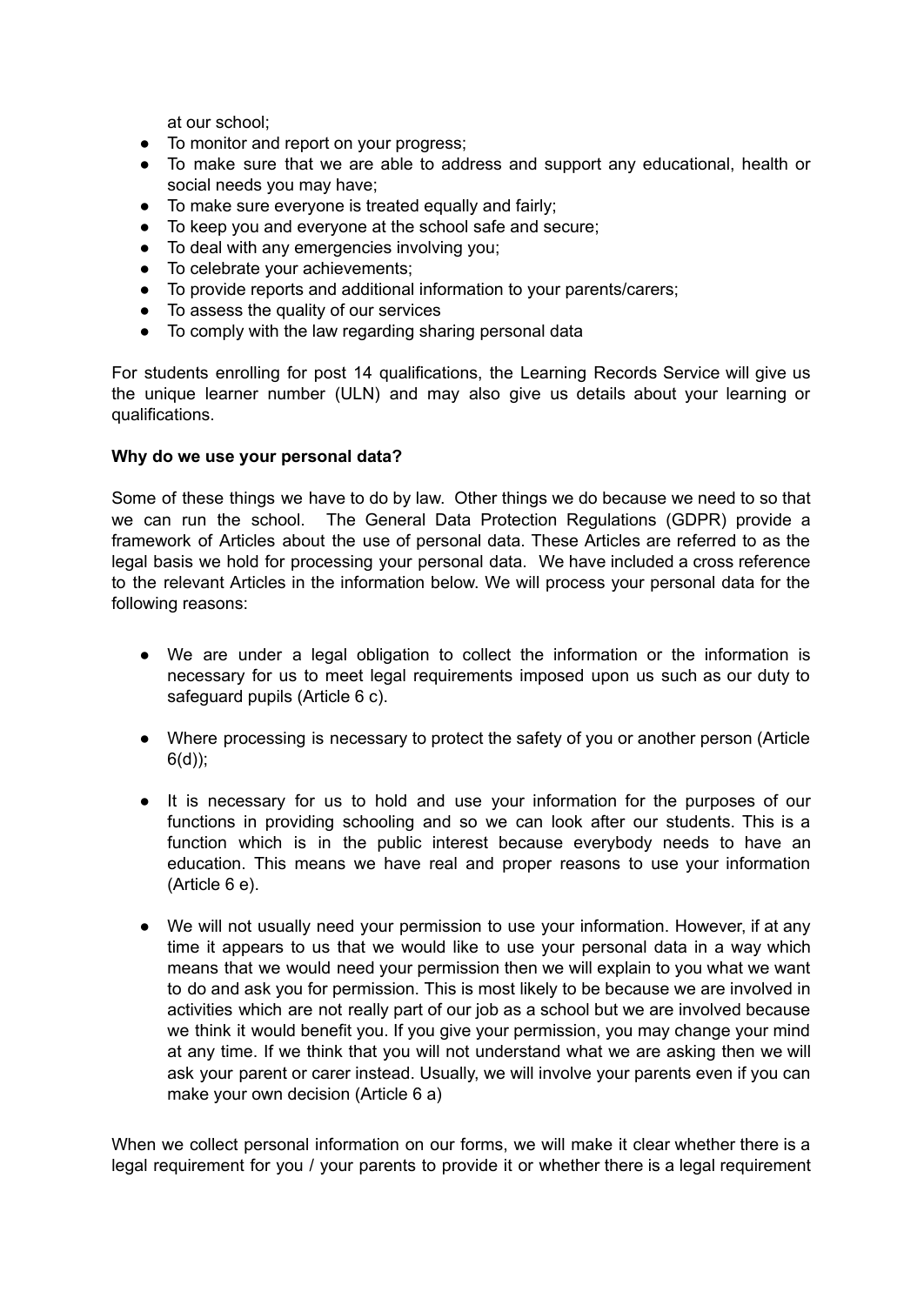on the school / academy trust to collect it. If there is no legal requirement then we will explain why we are asking for it, how we plan to use it and provide an alternative if you chose not to provide consent.

## **Why do we use special category personal data?**

We may need to use the information about you which is special where there is a specific reason to do so,for example health and social care purposes (Article 9 h) or to provide you with equal opportunities and treatment (Article 9 g). We will also use this information where you have given us permission to do so (Article 9 a). There may also be circumstances where we need to use your information in relation to legal claims (Article 9 f), or to protect your vital interests and where you are unable to provide your consent (Article 9 c).

## **When we give your information to others**

We will normally give information about you to your parents or main carer. Where appropriate, we will listen to your views first. We will also take family circumstances into account, in particular where a Court has decided what information a parent is allowed to have.

We will not give information about our students to anyone without your consent unless the law and our policies allow us to do so.

We may share information about you with:

- Other schools or educational institutions you may attend or require support from, including Local Authorities, to assist them in the exercise of their responsibilities in relation to education, training, youth support and safeguarding purposes;
- Once you reach the age of 13, the law requires us to pass on certain information to the local authority who have responsibilities in relation to the education or training of 13-19 year olds;
- We may also share certain personal data relating to children aged 16 and over with post-16 education and training providers in order to secure appropriate services for them;
- The Department for Education and ESFA, as required by the law;
- Contractors, to enable them to provide an effective service to the school, such as school meal providers or external tutors:
- non-LA professionals, medical professionals, educational psychologists, school nurse, school counsellor or CAMHS (Child and Adolescent Mental Health Service);
- Education and homework software systems. Depending on your school this may include systems to help you practice times tables and spellings, to help you with homework or revision in GCSE or A Level subjects or to show you reward points you have earned at school. These systems relate to our public tasks to provide you with an education. If you would prefer to do these activities without using systems your school has put in place, please let your teacher know and we will arrange an alternative for you;
- In order to facilitate this sharing of data between software systems we use an interface called Wonde, with whom we share data, this relates to delivering our public task to provide you with an education;
- Our chosen independent careers service, Careers Inc. The information that is shared allows the careers advisor to provide informed and tailored guidance and advice to each pupil;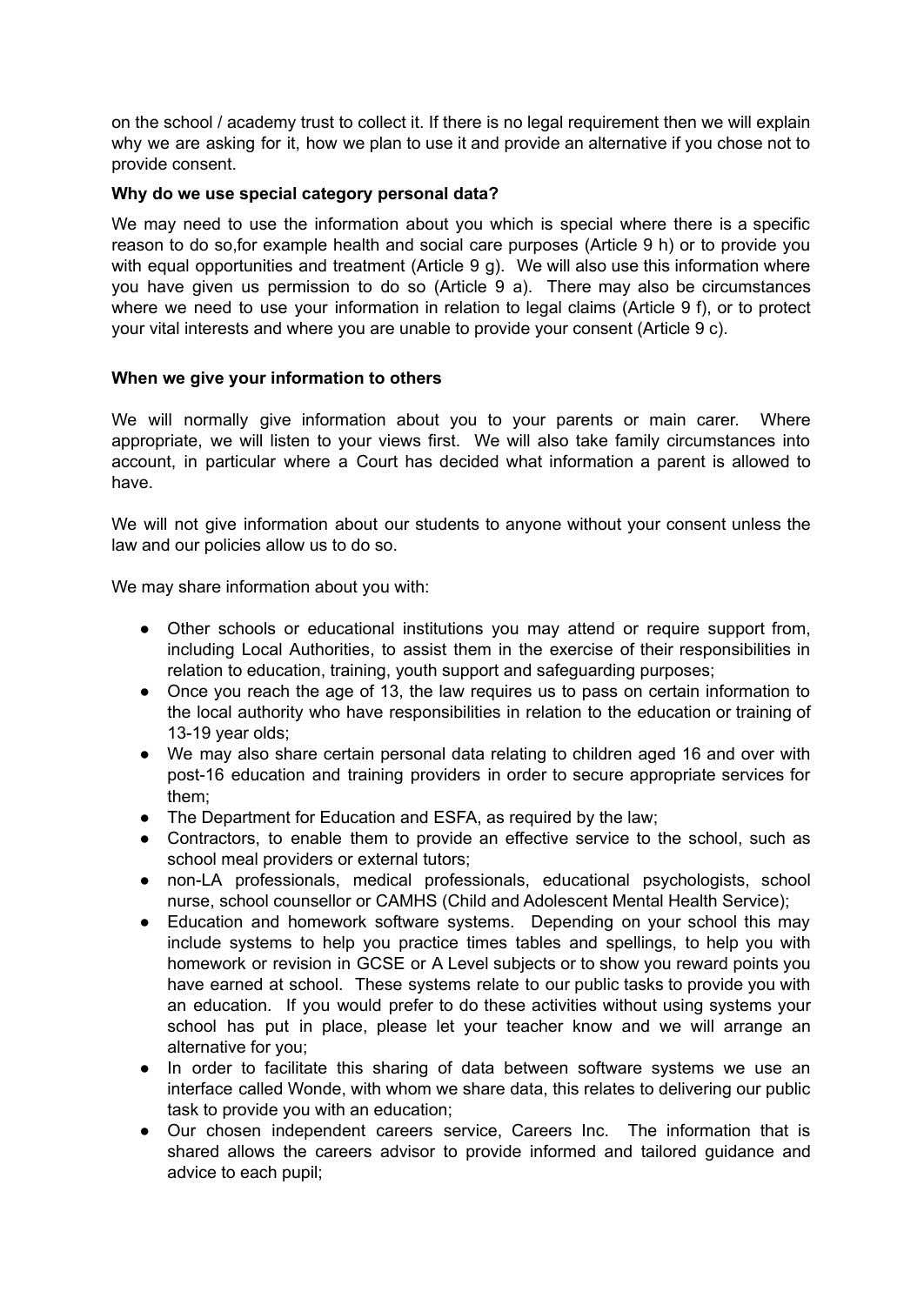• Our chosen uniform supplier, Trutex, in the lead up to you joining the school in YR (primary), Y7 (secondary) or Y3 (junior) to ensure that we can provide you with a free uniform bundle as part of our duty to provide you with an education.

The information disclosed to these people/services may include sensitive personal information about you. Usually this means information about your health and any special educational needs or disabilities you may have. We do this because these people need the information so that they can support you.

A parent / guardian can request that **only** their child's name, address and date of birth be passed to the local authority by informing the Principal. This right is transferred to the child once he / she reaches the age 16.

We are required, by law (under regulation 5 of the Education (Information about Individual Pupils) England Regulations 2013, to pass some information about you to the Department for Education (DfE). This is the part of the Government which is responsible for schools. This information may, in turn, then be made available for use by the Local Authority.

The DfE may also share information about you that we give to them, with other people or organisations. This will only take place where the law, including the law about data protection allows it.

The National Pupil Database (NPD)

The NPD is owned and managed by the Department for Education and contains information about students in schools in England. It provides invaluable evidence on educational performance to inform independent research, as well as studies commissioned by the Department. It is held in electronic format for statistical purposes. This information is securely collected from a range of sources including schools, local authorities and awarding bodies.

We are required by law, to provide information about you to the DfE as part of statutory data collections such as the school census and early years' census. Some of this information is then stored in the NPD. The law that allows this is the Education (Information About Individual Pupils) (England) Regulations 2013.

To find out more about the student information we share with the department, for the purpose of data collections, go to <https://www.gov.uk/education/data-collection-and-censuses-for-schools>.

To find out more about the NPD, go to National pupil database; user quide and [supporting](https://www.gov.uk/government/publications/national-pupil-database-user-guide-and-supporting-information) [information](https://www.gov.uk/government/publications/national-pupil-database-user-guide-and-supporting-information) - GOV.UK.

The department may share information about our students from the NPD with third parties who promote the education or well-being of children in England by:

- conducting research or analysis
- producing statistics
- providing information, advice or guidance

The Department has robust processes in place to ensure the confidentiality of your data is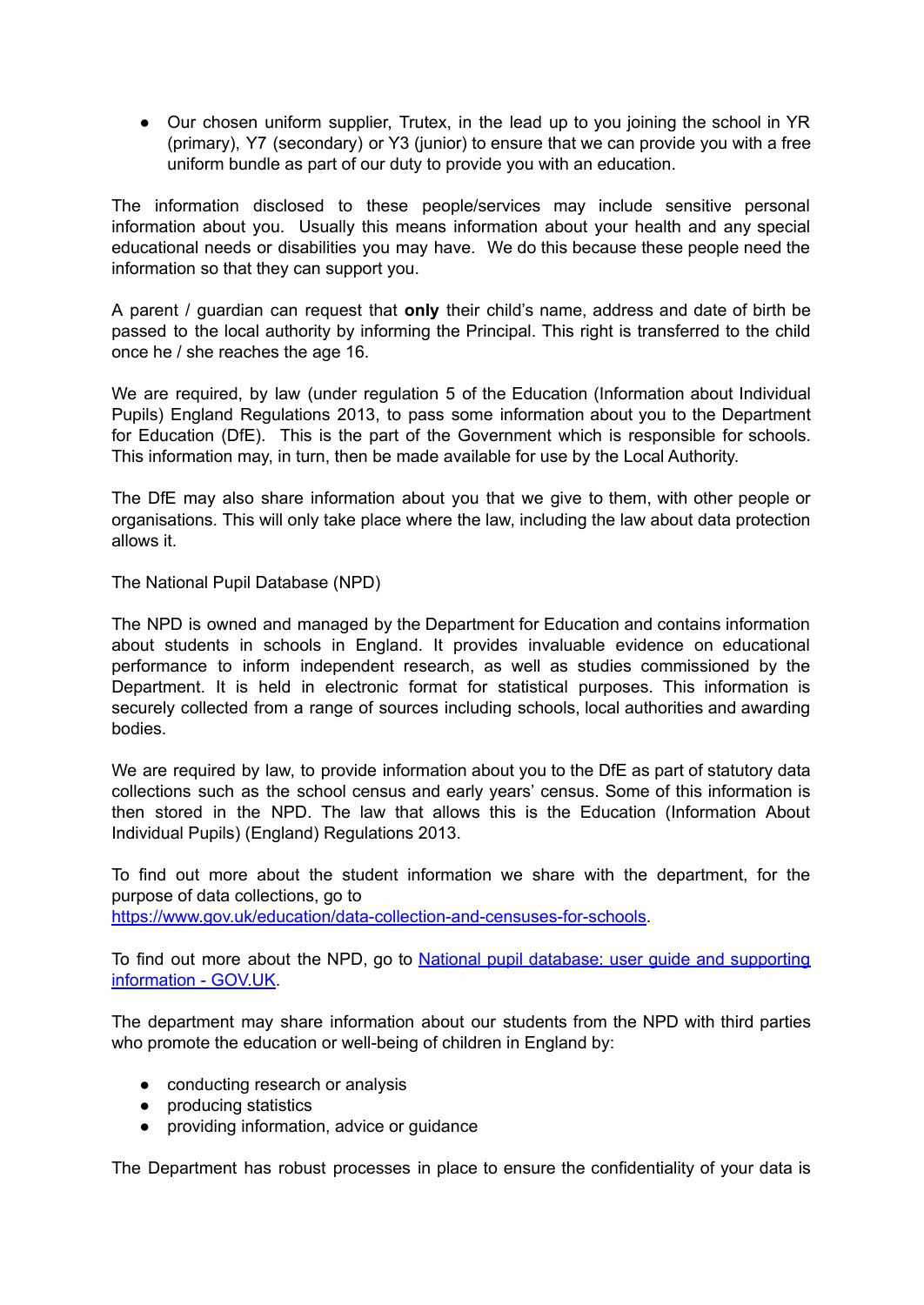maintained and there are stringent controls in place regarding access and use of the data. Decisions on whether DfE releases data to third parties are subject to a strict approval process and based on a detailed assessment of:

- who is requesting the data
- the purpose for which it is required
- the level and sensitivity of data requested: and
- the arrangements in place to store and handle the data

To be granted access to student information, organisations must comply with strict terms and conditions covering the confidentiality and handling of the data, security arrangements and retention and use of the data.

For more information about the department's data sharing process, please visit: [https://www.gov.uk/data-protection-how-we-collect-and-share-research-data](https://www.gov.uk/guidance/data-protection-how-we-collect-and-share-research-data)

For information about which organisations the department has provided student information, (and for which project), please visit the following website: <https://www.gov.uk/government/publications/national-pupil-database-requests-received>

Or contact DfE: <https://www.gov.uk/contact-dfe>

We do not normally transfer your information to a different country which is outside the European Economic Area. This would only happen if one of your parents lived abroad or if you move to a new school abroad. If this happens we will be very careful to make sure that it is safe to transfer your information. We will look at whether that other country has good data protection laws for example. If we cannot be sure that it is safe then we will talk to you and your parents about it and make sure that you are happy for us to send your information. As this is not something we normally do and we don't know which country we might need to send your information to, we cannot tell you more about it now but if we want to transfer your data to a different country then we will tell you whether or not we think it is safe and why we have decided that.

# **CCTV**

Our academies use Closed Circuit Television cameras for the purposes of monitoring our premises and to support any student behaviour policies. There are visible signs showing that CCTV is in operation and images from this system are securely stored where only a limited number of authorised persons may have access to them. We may be required to disclose CCTV images to authorised third parties such as the police to assist with crime prevention or at the behest of a court order.

#### **Biometric data**

Where cashless canteens are in place, biometric information is collected and used only with consent. This is sought when you join the school.

# **Praising Stars Target Setting**

Target setting for the purposes of Praising Stars reporting is based on an automated process. Once the targets have been auto-generated, they will be subject to checking by the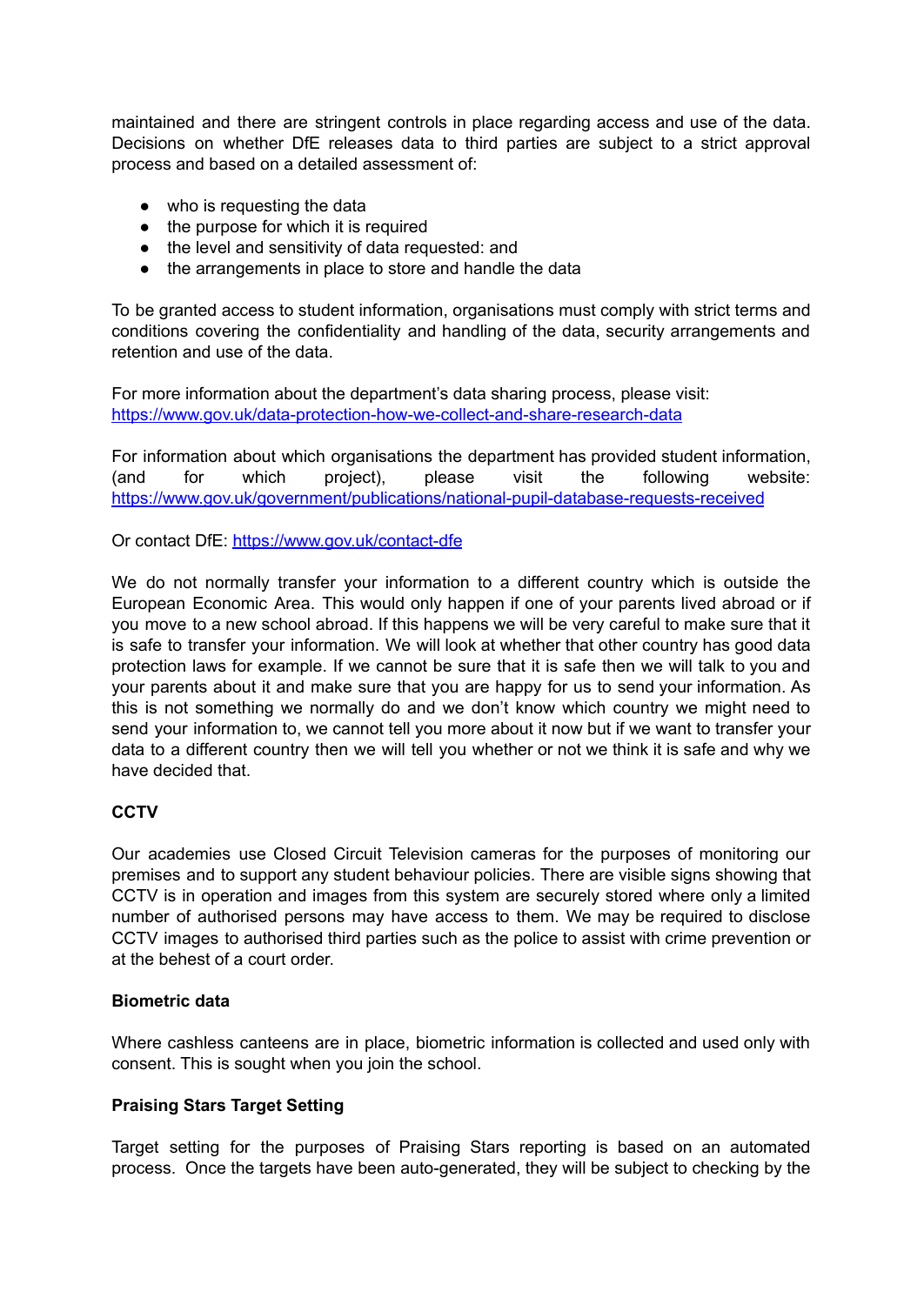Principal to ensure that they appear appropriate. The targets are generated based on the previous academic performance data provided by your previous educational setting or from assessment of your current abilities.

## **How long we keep your information**

We only keep your information for as long as we need to or for as long as the law requires us to. Most of the information we have about you will be in your student file. We usually keep these until your 25<sup>th</sup> birthday unless you move to another school in which case we send your file to your new school. We have a policy which explains how long we keep information. It is called a Data Retention Policy and you can find it here www.outwood.com/policies or ask for a copy at the school office. When we no longer need to retain information we will destroy or delete it in a secure manner.

# **Your rights in relation to your personal information held by us**

You have the right to request access to personal data that we hold about you, subject to a number of exceptions; this is commonly referred to as a 'subject access request'. To make a request for access to your personal data, you should contact the Academy Office or the Trust Data Protection Officer: [dpo@outwood.com](mailto:dpo@outwood.com) (please include the name of the school in your email).

Our Data Protection Policy provides further information about making a Subject Access Request for your personal data.

You also have the right in certain circumstances to:

- Ask us to correct any information we have about you if you think it is wrong please speak to your Learning Manager in the first instance if you believe that any data we hold is incorrect
- Ask us to erase information about you (although we may have good reasons why we cannot do this)
- Ask us to limit what we are doing with your information
- Object to what we are doing with your information
- Ask us to transfer your information to another organisation in a format that makes it easy for them to use
- Change your mind, if we have asked for your consent to use your personal data.

There is more information in our Data Protection Policy or you can ask your Principal.

The policy can be found at [www.outwood.com/policies](http://www.outwood.com/policies) or you can ask for a copy at Student Reception.

#### **Concerns**

If you have any concerns about how we are using your personal data then we ask that you contact our Data Protection Officer, Debbie Pettiford, in the first instance, via dpo@outwood.com. Alternatively, you can contact the Information Commissioner's Office at <https://ico.org.uk/concerns/>.